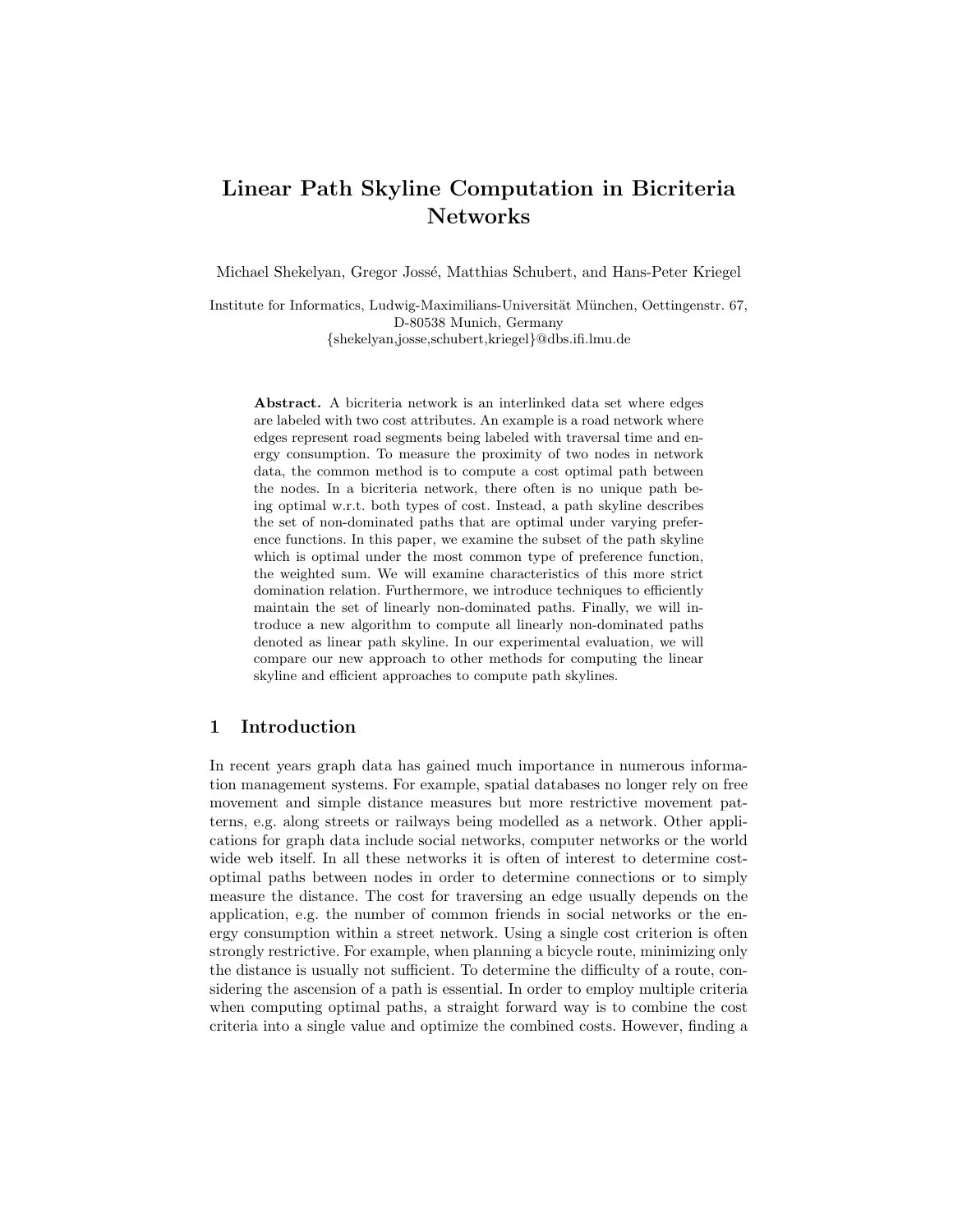

Fig. 1. The Linear Skyline consists of a subset of the elements of the Ordinary Skyline.

meaningful cost combination means weighting the impact of each cost criterion. This usually depends on personal preferences, the semantics of the application as well as the scale of the cost criteria. Hence, finding an appropriate weighting is often very difficult. An alternative way to cope with multiple cost criteria is to determine all results that could potentially be optimal under an arbitrary cost combination. In the database community this type of query is known as skyline query [1]. The result set of a skyline query contains elements which are not dominated in the following sense: Object  $\sigma$  is dominated by object  $q$  if for each cost criterion the cost of  $\sigma$  is equal or larger than the cost of  $q$ , and for at least one criterion the cost of q is strictly smaller than the cost of  $o$ . This means, there is no non-negative cost combination where  $p$  would be preferable to  $q$ . The task of computing a skyline of paths in a network is called Route Skyline Computation [2] or Multiobjective Shortest Path Search [?].

Though posing a skyline query does not require the explicit specification of attribute weights, it still yields two practical problems limiting its usability. The number of non-dominated solutions typically grows superlinear in the number of criteria. In consequence, there often is an abundance of results having very similar costs. Furthermore, for more than two cost criteria, it is hard to determine the conditions and the combination functions which would lead to the optimality of a particular element of the skyline. In order to keep the result set easier to interpret and the amount of potentially optimal paths on a moderate level, we will focus on the basic case of optimizing two cost criteria. This case also exhibits mathematical benefits.

To reduce the amount of results to a more intuitive set, we propose the novel concept of linear skyline queries. A linear skyline consists of the subset of the conventional skyline which is optimal under all linear combination functions. This concept is introduced more formally in Section 3 and visualized in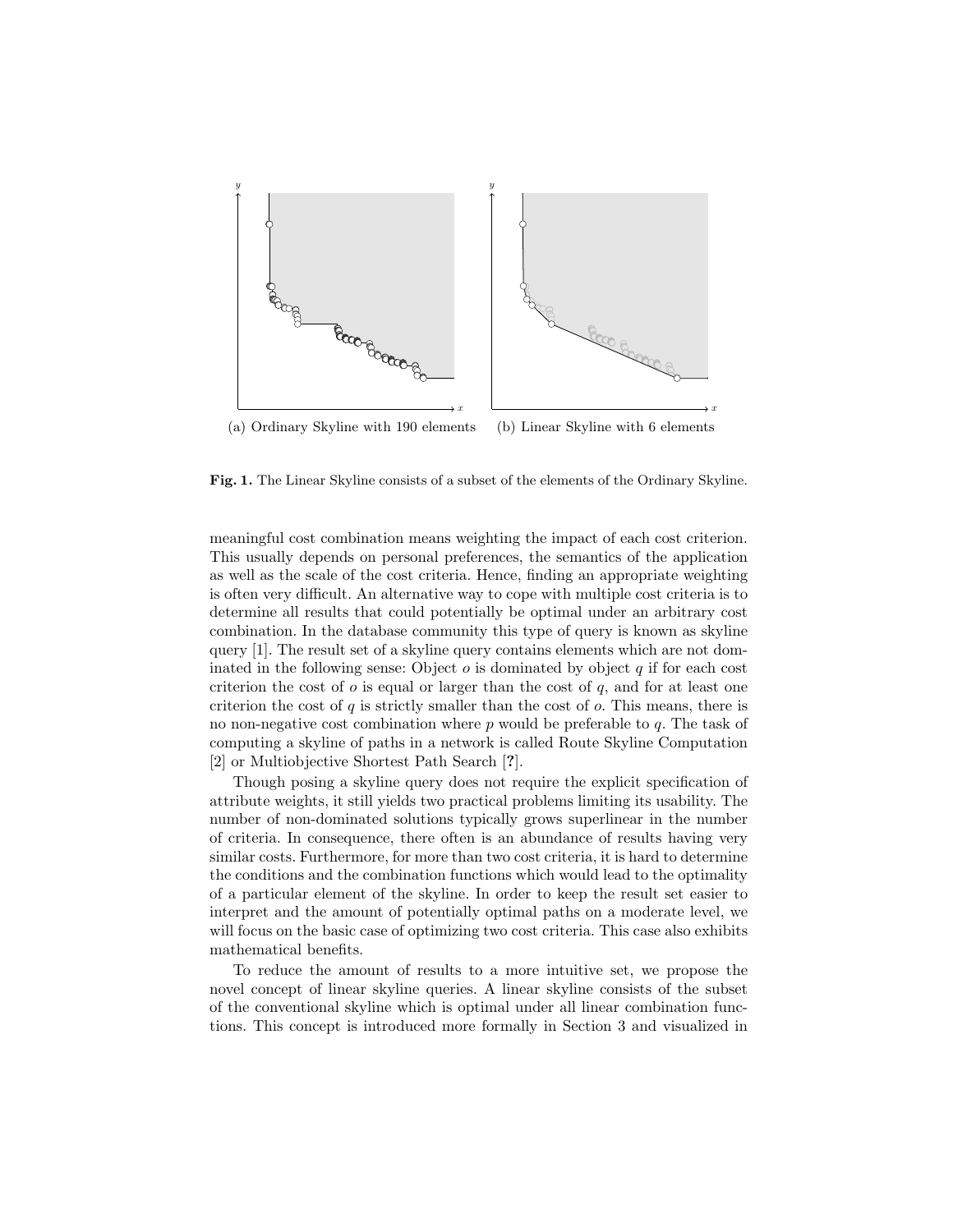Figure 1. The linear skyline contains fewer and more diverse results. Also, the characteristics of both skyline notions differ greatly. In contrast to conventional domination, linear domination is defined through sets of objects. In the course of this paper, we will introduce and discuss the concept and the computation of linear skylines.

Though the task of computing a linear skyline itself is novel, there exist approaches which employ the concept as a preprocessing step towards computing conventional skylines. In contrast to existing approaches (cf. Section 2), we propose a two-step method which is based on the idea of label correction for computing the conventional skyline. Our novel method is mainly based on new techniques to efficiently manage linearly non-dominated solutions, allowing efficient updates and deletions. To summarize, the contributions of the paper are the following: the introduction of linear skyline computation as a novel type of query within a network, a discussion of the properties of linear skylines, and an efficient algorithm that exploits the more restrictive dominance relation.

The rest of the paper is organized as follows: In Section 2, we discuss related work. The general setting and formalizations are given in Section 3. Section 4 describes our new algorithm for computing the linear path skyline. In Section 5, we compare our new algorithm to methods that can be adapted to compute linear skylines. Section 6 summarizes the paper and presents some ideas for future work.

## 2 Related Work

In the database community, the skyline operator was introduced in [1]. Multiple approaches to compute skylines in database systems on sets of cost vectors followed [4–6]. Also, different notions of dominance have been presented. In [7] k-dominant skylines are proposed which generalize the dominance relationship by requiring that an object needs to improve any other object in at least  $k$ attributes. The approach in [8] is based on identifying subspaces in which the skyline contains a limited amount of solutions. [9] demonstrates that the selection of the k most representative skyline objects is a non-trivial task and proposes a dynamic programming algorithm for two cost criteria and a polynomial time algorithm for higher dimensionalities. In [10], the authors propose to group skyline points w.r.t. the subspace for which they are part of the skyline.

For network data, the following approaches have been introduced. In [12], the authors introduce a method for calculating a skyline of landmarks in a road network that are compared w.r.t. their network distance to several query objects. In [13] the authors propose in-route skyline processing in road networks. Assume that a user is moving along a predefined route to a known destination, the algorithm processes minimal detours to sets of landmarks being distributed along the path. In [14] the authors discuss continuous skyline queries in road networks, i.e. a moving user queries for a skyline of point of interest. The most similar setting to the approach being presented in this paper is computing route skylines [2]. In this task, we want to find all paths between two nodes in a mul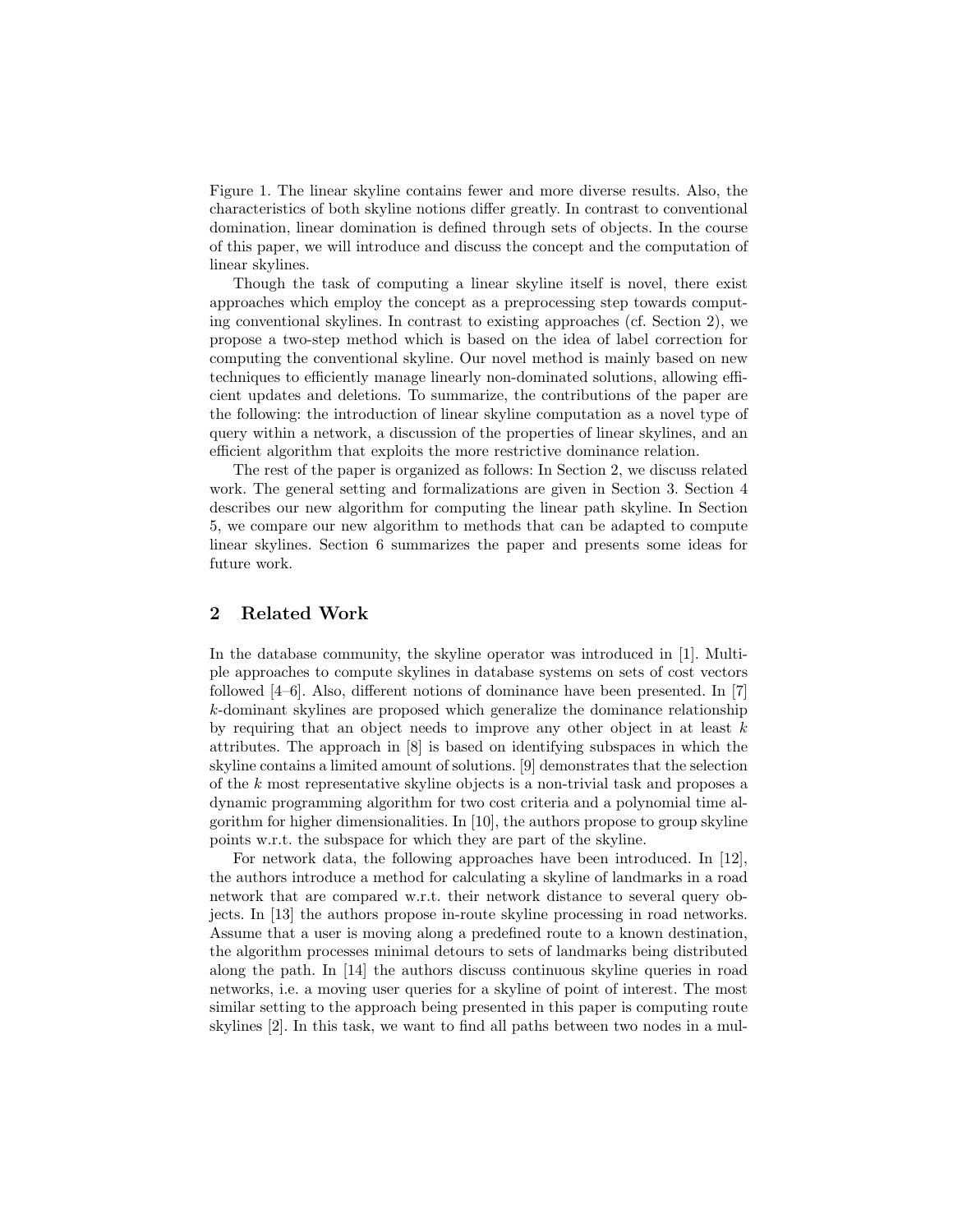ticost network where the costs of paths are not dominated by any other path between the same two nodes. In Operations Research the task of computing a set of non-dominated solutions is known as multiobjective optimization or pareto optimization [?]. In case there are only two cost criteria the task is named bicriteria shortest path problem. This setting is of special interest because the amount of results is usually less extensive than in higher dimensions, and the result is much easier to interpret by users. Furthermore, the multicriteria and bicriteria shortest path problems are known to be NP-hard [16]. Thus, the limitation helps to keep the computational effort at an applicable level. Finally, the limitation to a two-dimensional cost space allows several optimizations which cannot be transferred to higher dimensional cost spaces.

In [17] the authors describe a comparison of several state-of-the-art methods. The label correcting method [18] maintains a set of non-dominated solutions at each node. Another approach is the near-shortest path method [20] which is based on the idea of computing all paths having a length within a certain deviation from the length of the optimal path for one criterion. Finally, [21, 17] finds all non-dominated paths in a two-phase approach. The first phase computes the set of so-called supported solutions, followed by the second phase determining the remaining results. These supported solutions are equivalent to the linearly nondominated solutions we aim to find in this paper. In [17], the authors compared several algorithms for determining the supported solutions. The most successful method for computing k supported solutions is based on  $2 \cdot k - 1$  Dijkstra searches, each with a different linear cost combination as optimization criterion. We will compare two improved versions of this approach in our experiments.

Our method does not employ any precomputation step [22] and thus, it is applicable to dynamically changing network costs. To guide our search towards the target, our method generates optimal lower bound estimations as part of the query processing algorithm as proposed in [3].

The linear path skyline as described in this paper is part of of the convex hull over the cost vectors of all paths between start and target. However, the set of all paths is not available at query time. Thus, efficient methods to determine the convex hull cannot be applied to solve the problem being described in this paper.

### 3 Preliminaries

A bicriteria network is a directed graph  $G = (V, E)$  where V denotes the set of vertices and  $E \in V \times V$  denotes the set of directed edges. Furthermore, we assume the existence of two cost functions  $c_1, c_2 : E \to \mathbb{R}_{\geq 0}$ . In case G describes a road network the cost functions may represent height differences, travel distances or the number of traffic lights. Every edge  $(u, v) \in E$  is labeled with a non-negative two-dimensional cost vector,  $c((u, v)) := ((u, v)_1, (u, v)_2)$ . A path or route P is a consecutive set of edges  $((s, v), \ldots, (u, t))$  which does not visit any node twice. Likewise, any path has a cost vector  $p = (p_1, p_2) = \sum_{(u,v)\in P} c((u, v))$ . Throughout this paper, we shall denote paths with capital letters  $(e.g. P)$  and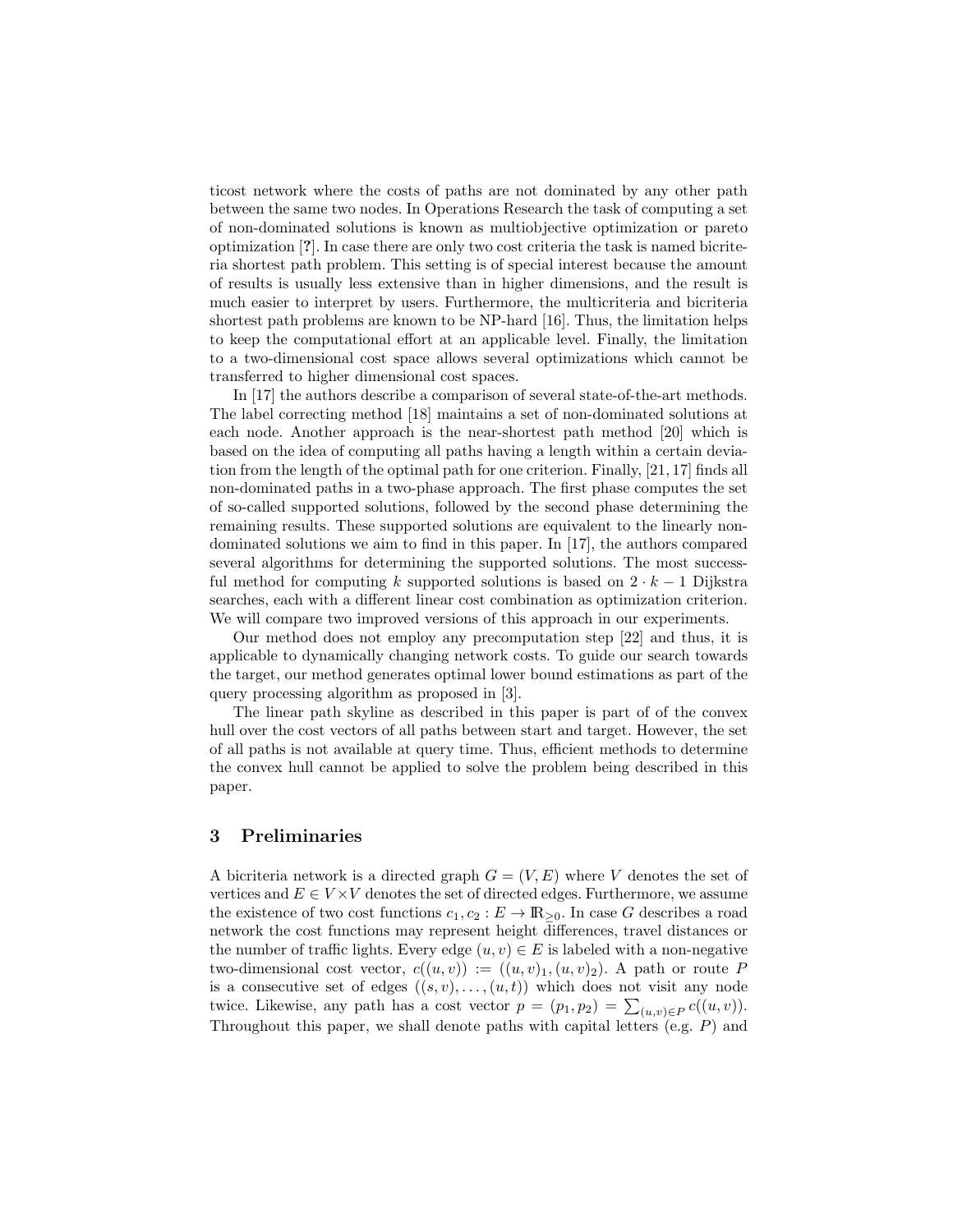the corresponding cost vector with the same lowercase letter (e.g.  $p$ ). For multiple paths, we either choose different capital letters or superscript their indices.

Given a start node  $s \in V$  and a target node  $t \in V$ , our algorithm computes a subset of all the routes  $\mathcal{R} := \mathcal{R}(s, t)$  starting at s and ending at t. Let us note that the following definitions and theoretical results are equally applicable to any set of vectors in  $\mathbb{R}^d_{\geq 0}$  as well.

In order to distinguish between linear skylines and skylines in the ordinary sense, we first recall the definiton of conventional skylines and the conventional dominance relation they are based on. For reasons of generality, we do not restrict our definitions to the bicriteria case.

#### Definition 1 Conventional Route Skyline

Let R be a set of paths in a d-dimensional cost space. Then  $P \in \mathcal{R}$  dominates  $Q \in \mathcal{R}$ , denoted as  $p \prec q$  (or  $P \prec Q$ ), iff

$$
\exists \ 1 \leq i \leq d : p_i < q_i \land \nexists \ 1 \leq i \leq d : p_i > q_i.
$$

The set of non-dominated routes, i.e.  $\{P \in \mathcal{R} \mid \nexists Q \in \mathcal{R} : q \prec p\}$ , is denoted conventional skyline.

Let  $\S$  be a set of non-dominated paths and Q be a route. If there exists  $P \in \S$  such that  $p \prec q$ , we say Q is dominated by §. Conversely, we say Q is non-dominated by  $\S$  if no such P exists.

After describing conventional dominance, we now present the definintion of linear dominance which is more strict.

#### Definition 2 Linear Dominance

Let R be a set of paths in a d-dimensional cost space.  $P \in \mathcal{R}$  w-dominates  $Q \in \mathcal{R}$ , where  $0 \neq w \in \mathbb{R}_{\geq 0}^d$ , iff  $w^T p < w^T q$ . w is called a weight vector.

#### Definition 3 Linear Skyline

Let  $R$  be a set of paths in a d-dimensional cost space. A subset  $\mathcal{S}' = \{P^1, \ldots, P^K\} \subseteq \mathcal{R}$  linearly dominates a path  $Q \in \mathcal{R}$ , denoted as  $\mathcal{S}' \prec_{lin} Q$  (or  $\{p^1, \ldots, p^K\} \prec_{lin} q$ ) iff

$$
\exists P \in \mathcal{S}' : P \prec Q) \vee (\forall w \in \mathbb{R}_{\geq 0}^d \exists P \in \mathcal{S}' : w^T p < w^T q.
$$

The maximal set of linearly non-dominated paths (i.e. for all  $\hat{S} \supsetneq S'$  exists  $Q \in \hat{\mathcal{S}} \setminus \mathcal{S}'$  such that  $\mathcal{S}' \prec_{lin} Q$ ) is referred to as linear skyline.

In contrast to conventional domination, testing for linear domination might require comparing an object to more than one other object. That is, unless an object is already conventionally dominated. The definition also implies that the set of linearly non-dominated paths is a subset of the conventionally nondominated paths. Figure  $1(a)$  and  $1(b)$  illustrate both concepts on the same two-dimensional dataset.

The term linear dominance has a graphical intuition: Consider a two-dimensional cost space. One would expect K linearly non-dominated paths  $\{P^1,\ldots,P^K\}$  to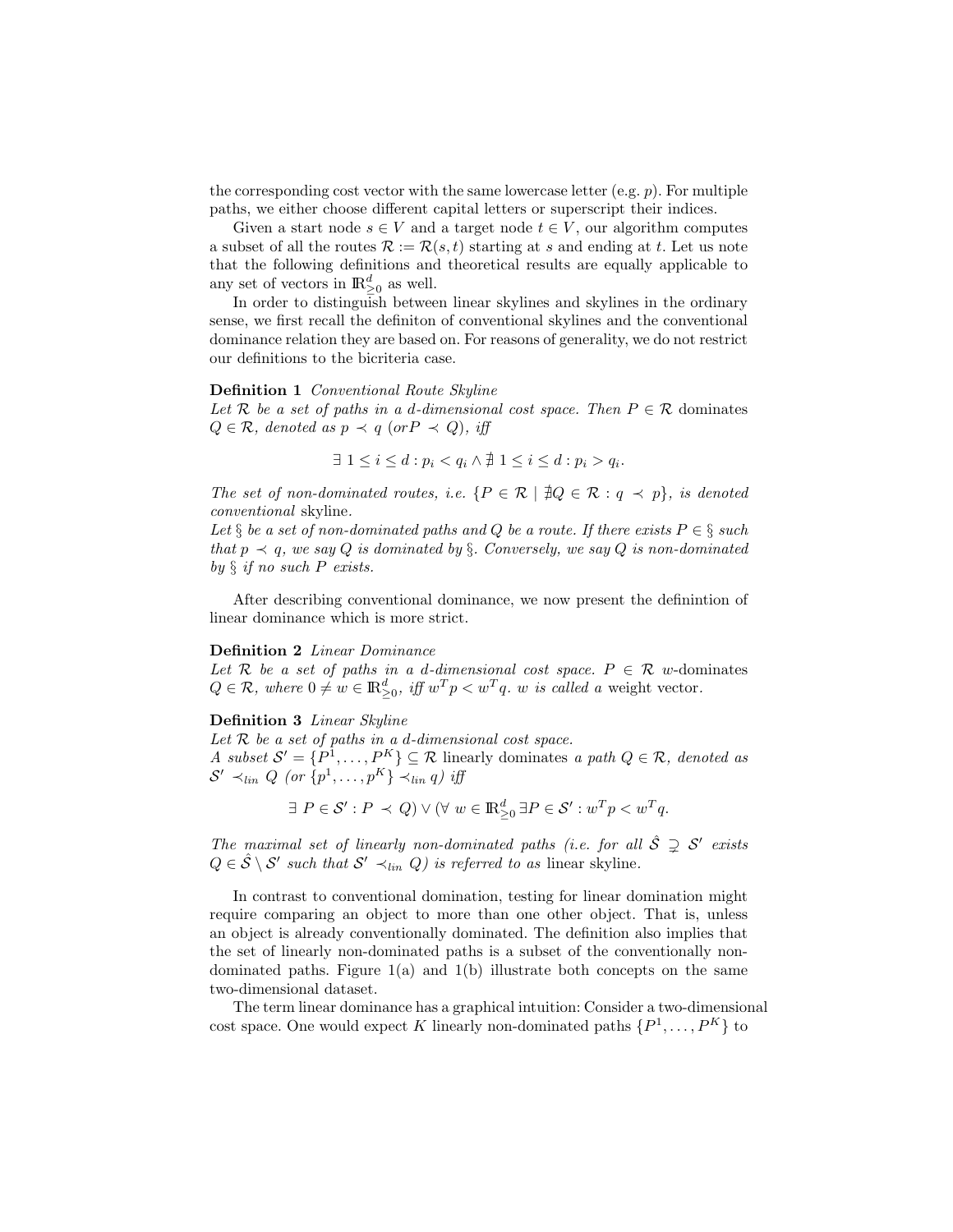

Fig. 2. Linear Domination areas

dominate another path  $Q$  if q lies "behind" any line that can be spanned by the elements of  $\{p^1, \ldots, p^K\}$ . Thus, the area being linearly dominated by  $\{p^1, \ldots, p^K\}$ corresponds to the the part of the convex hull being directed towards the origin. Furthermore, the line connecting  $q$  to the origin has to intersect this hull.

We show that this intuition coincides with our definition for two-dimensional cost spaces. The proof for an arbitrary number of dimensions is not straight forward and therefore omitted here.

**Theorem 1** Let O and Q be two paths with  $o_1 < q_1$  and  $q_2 < o_2$  and let P be another path, for which we want to know if it is linearly dominated by  $\{O, Q\}$ . Let n be the normal vector of the line between O and Q, such that  $n^T o = n^T q$ . u shall be the component-wise minimum of o and q, such that  $u_1 = min(o_1, q_1)$ and  $u_2 = min(o_2, q_2)$ . Then, it follows that:

$$
\{o,q\} \prec_{\lim} p \quad \Leftrightarrow \quad u \prec p \land n^T p > n^T o = n^T q
$$

This is illustrated in Figure 2.

*Proof.* If P is conventionally dominated by O or  $Q$ , P has to lie above the line between *o* and *q* such that  $n^T p > n^T o = n^T q$  and *p* is also dominated by the component-wise minimum u of o and q. If p is not dominated by  $u, p$  has either a smaller x-value than both  $o$  and  $q$ , a smaller y-value than both, or dominates  $o$  or q. If p is not dominated by u, it is therefore not linearly dominated by  $\{o, q\}$ . In the remaining cases,  $p$  is not dominated by  $o$  or  $q$  but is dominated by  $u$ . From the statement  $\{o, q\} \prec_{\text{lin}} p$  then follows that  $\forall w \in \mathbb{R}_{\geq 0} : w^T o \lt w^T p \lor w^T q \lt w^T p$ . This contradicts  $n^T o = n^T q \geq n^T p$  for  $w = n$  and therefore requires  $n^T p > n^T o$ . If p is dominated by  $u, p$  therefore lies above the line between  $o$  and  $q$  if it is linearly dominated by  $\{o, q\}$ . Accordingly if  $n^T p \leq n^T o = n^T q$  there is a contradiction with  $\{o, q\} \prec_{\text{lin}} p$ . If p is dominated by u, p is therefore not linearly dominated by  $\{o, q\}$  if it lies below the line or on the line between o and  $q$ .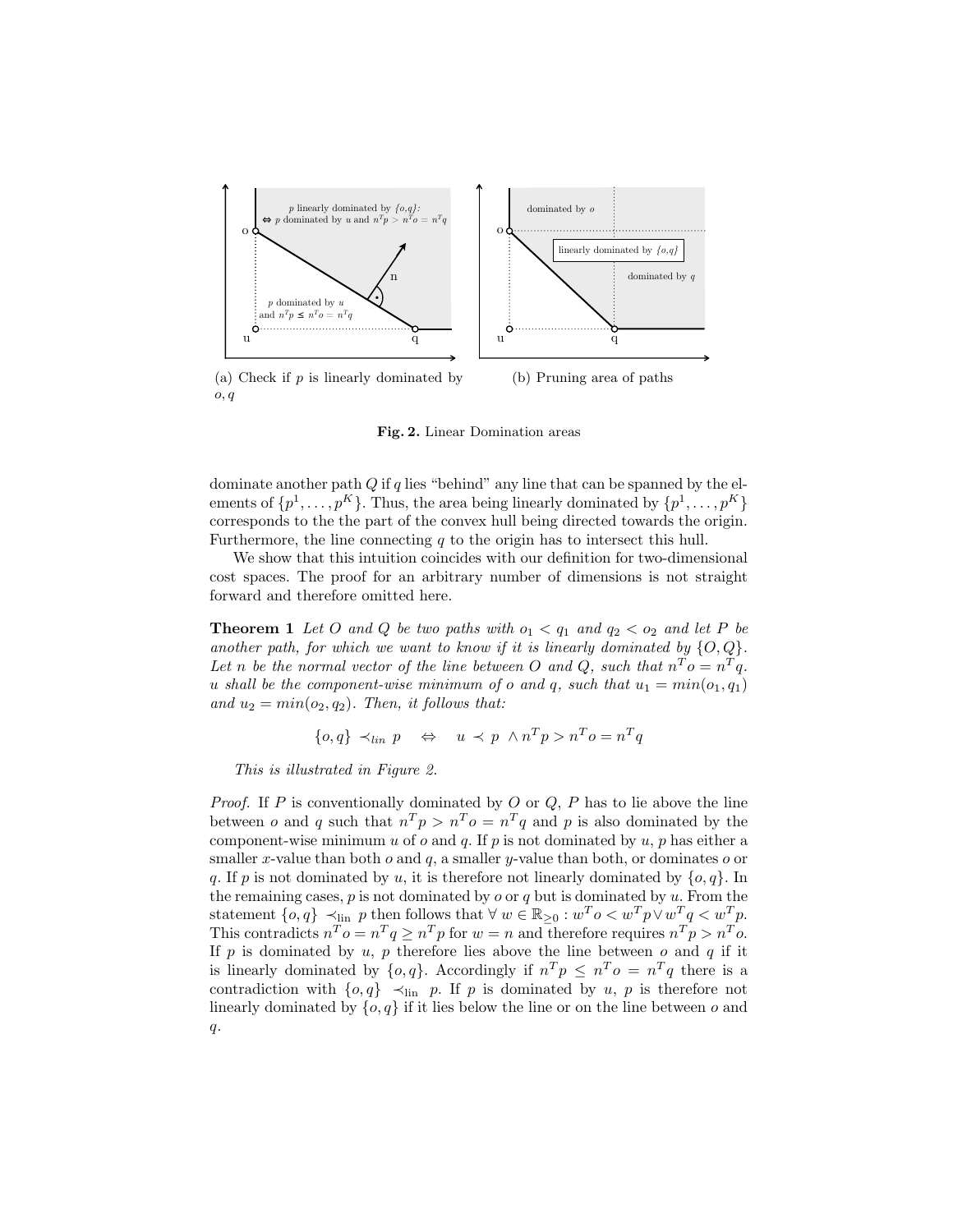Based on this comprehension of linear skylines, we now move on to introduce the algorithmic structure of our approach.

## 4 Linear Skyline Computation in Bicriterion Networks

In this section, we will describe our new method and its theoretical foundations. We will start with describing our solution to the most critical aspect of our algorithm, efficiently maintaining all linearly non-dominated paths between two nodes s and v. Afterwards, we will describe our complete algorithm and all its remaining steps in detail.

#### 4.1 Managing Linear Skylines

As for conventional domination, it can be shown that for any linearly nondominated path  $P$  from  $s$  to  $t$  all subpaths from  $s$  to any intermediate node  $v \in P$  are non-dominated in the linear skyline  $\mathcal{S}(s, v)$ .

**Lemma 1.** Let  $P = ((s, n_1) \dots (n_i, v), \dots (n_j, t)) \in S(s, t)$  then any subpath  $Q =$  $((s, n_1), ..., (n_i, v))$  is linearly non-dominated in  $\mathcal{S}(s, v)$ .

*Proof.* Given that the cost vector  $p$  of path  $P$  is linearly non-dominated, we know that  $\exists w \in \mathbb{R}_{\geq 0}^d$  where  $w^T p$  is optimal. If there would be a subpath  $Q = ((s, n_1), ..., (n_i, v))$  of P which is linearly dominated in  $LS(s, v)$  then  $w^T q$ cannot be optimal because that linear domination implies w-domination as well. Thus, exchanging Q with  $\hat{Q}$  with  $w^T \hat{q} < w^T q$  implies the existence of a path  $\hat{P}$ with  $w^T \hat{p} < w^T p$ . This is a contradiction to  $P \in \mathcal{S}(s, t)$ .

Based on this lemma, it makes sense to only extend paths not being linearly dominated during traversal. Furthermore, after extending a path  $P$  from  $s$  to  $v$ , it has to be checked whether there are any other paths  $P^i, P^j$  linearly dominating P. If P is linearly non-dominated, it must be stored with  $v$  as part of its local linear skyline  $\mathcal{S}(s, v)$ . Furthermore, we have to delete any other  $P^i \in \mathcal{S}(s, v)$  for which  $\exists P^j \in \mathcal{S}(s, v) : \{p, p^j\} \prec_{\text{lin}} p^i \text{ holds.}$ 

This step is the most critical operation in our algorithm because it is performed frequently during each query. Moreover, the complexity increases with the number of elements in  $S(s, v)$ . Thus, optimizing this operation is the key to efficiently computing linear skylines.

A naive solution to solve this problem is to compare the new path  $P$  to any pair  $P^i, P^j \in \mathcal{S}(s, v), i \neq j$ . If a new path P is non-dominated, we also need to check whether for any pair  $P^i, P^j \in \mathcal{S}(s, v), \{p, p^j\} \prec_{\text{lin}} p^i$  holds. All paths  $P^i$ for which this property holds must be deleted from  $S(s, v)$ . Both steps have a quadratic complexity in the number of elements K being contained in  $\mathcal{S}(s, v)$ .

A characteristic of linear skylines in a two-dimensional cost space is that sorting the values of the first criterion in ascending order implies an descending order in the second criterion. Formally, an ordering of  $S(s, v)$  can be expressed as a tuple  $(P^1, \ldots, P^K)$  where  $\forall i < j \in \{1, ..., K\}$  the following conditions hold: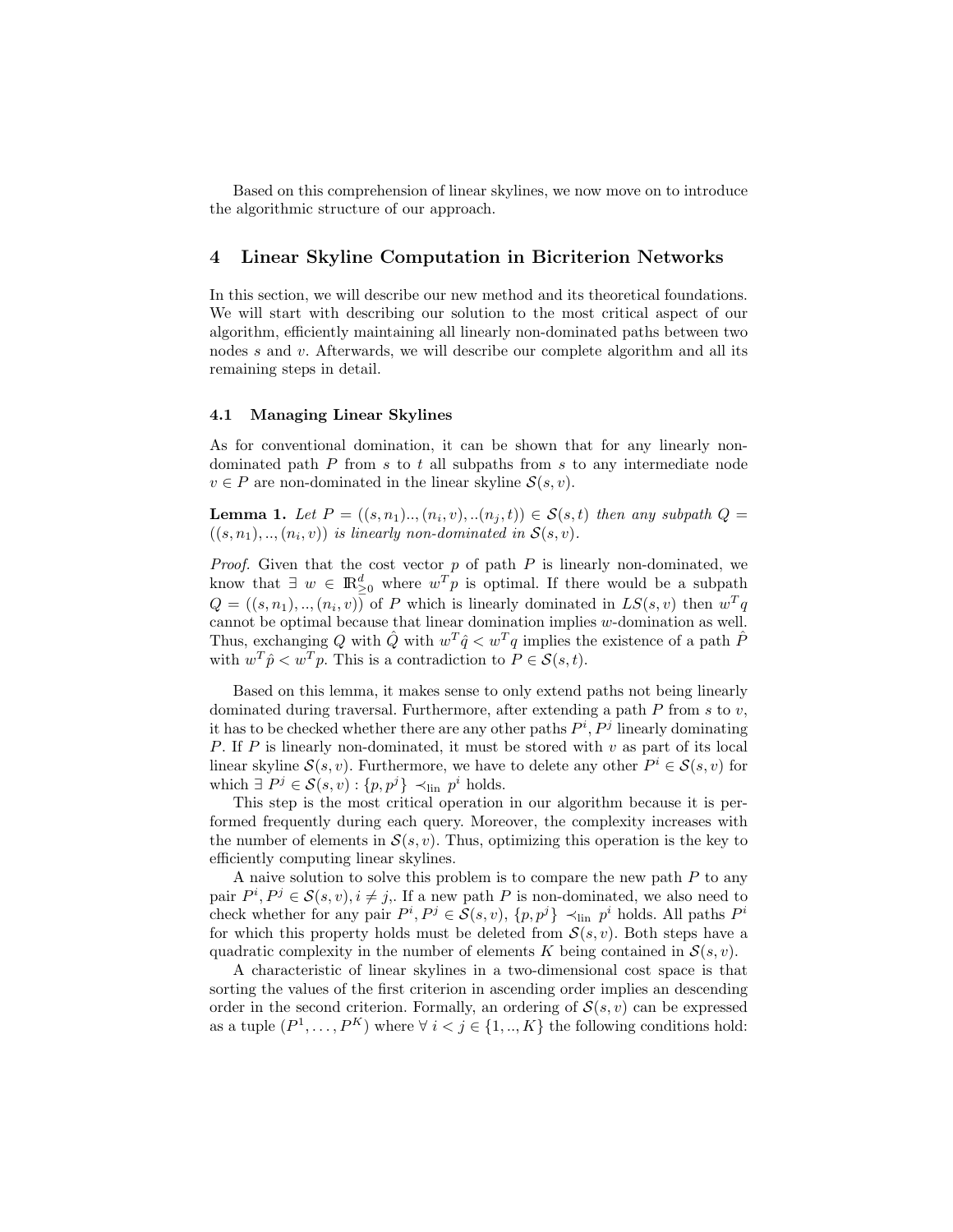$p_1^i$   $\langle p_1^j \wedge p_2^i \rangle$   $\langle p_2^j \rangle$ . This follows directly from the definition of conventional domination.

For a given path P and a linear skyline  $S(s, v)$ , we refer to the elements  $P^k, P^{k+1} \in \mathcal{S}(s, v)$  being closest to p w.r.t. the first cost criterion as neighbors. We refer to  $P^k$  with  $p_1^k \leq p_1$  as left neighbor and denote  $P^{k+1}$  with  $p_1^{k+1} > p_1$ as right neighbor. At least one of both neighbors must exist, unless  $S(s, v) = \emptyset$ . For checking linear dominance, it is only necessary to compare to the potential neighbors of  $P$  in  $S$  which is shown in the following lemma.

**Lemma 2.** Given a path  $P = ((s, v), \ldots, (u, t))$  and the linear skyline  $S(s, v)$  $(P^1,..,P^K)$ . Then the following statements hold: Case 1: If  $p_1^1 > p_1$  then P is linearly non-dominated in  $\mathcal{S}(s,t)$ . Case 2: If  $p_1^K < p_1 \wedge p_2^K > p_2$  then P is linearly non-dominated. Case 3: If  $\exists k \in \{1, ..., K-1\}$  with  $p_1^k \leq p_1 \wedge p_1^{k+1} \geq p_1$  and  $\exists O, Q \in \mathcal{S}(s, v)$  with  $\{o,q\} \prec_{lin} p then \{p^k, p^{k+1}\} \prec_{lin} p holds as well.$ 

*Proof.* Case 1:  $p_1 < p_1^1 \Rightarrow p_1 < p_1^i$  with  $1 \leq i \leq K$ . Thus, P w-dominates all  $P^i$ for  $w = (1, 0)$ . Case 2:  $p_2 < p_2^K \Rightarrow p_2 < p_2^i$  with  $1 < i < K$ . Thus, P w-dominates all  $P^i$  for  $w = (0, 1)$ . If neither case 1 nor case 2 applies, P has two neighbors and case 3 applies. Case 3: There are only two valid orderings for the values  $o_1, q_1, p_1^k, p_1, p^{k+1}$  where  $\{o, q\} \prec_{\text{lin}} q$  and  $p_1^k \leq p_1 \leq p_1^{k+1}$  can both hold.

Subcase 1:  $o_1 \le q_1 \le p_1^k \le p_1 \le p_1^{k+1}$ . From  $q_1 \le p_1 \wedge o_1 < p_1$  follows  $q_2 < p_2$ Since  $P^k \in \mathcal{S}(s, v) \wedge q_1 \leq p_1^k \Rightarrow q_2 > p_2^k$ . Therefore,  $p_1^k \leq p_1 \wedge p_2^k \leq p_2$  which implies  $p^k \prec p \Rightarrow \{p^k, p^{k+1}\}\prec_{\text{lin}} p.$ 

Subcase 2:  $o_1 \n\t\leq p_1^k \leq p_1 \leq p_1^{k+1} \leq q_1$  This case can be shown by contradiction. Assume  $\{p^k, p^{k+1}\}$   $\prec$ <sub>lin</sub> p does not hold. Then either  $\{o, q\}$   $\prec$ <sub>lin</sub> p<sup>k</sup> or  $\{o,q\}$   $\prec_{\text{lin}} p^{k+1}$  or both would hold. This is a contradiction to  $P^k, P^{k+1} \in$  $\mathcal{S}(s, v)$ .

Practically, this observation allows us to reduce the amount of domination checks to one single check for each insertion candidate. Furthermore, determining the neighbors of P in  $S(s, v)$  can be performed using a binary search w.r.t. the first criterion. Thus, the complexity of checking whether  $P$  has to be inserted into  $S(s, v)$  has a time complexity of  $O(\log |S(s, v)|)$ .

As mentioned above, we have to check whether inserting  $P$  leads to the deletion of other elements from  $S(s, v)$ . The general idea of how to efficiently determine elements which are now linearly dominated is the following: All dominated elements have to be either conventionally dominated by P or linearly dominated by P and some other element  $P^i \in \mathcal{S}(s, v)$ . To find all linearly dominated paths efficiently (rather than testing all pairs), we propose to start two linear searches. The first search beginning with the left neighbor and the second search beginning with the right neighbor of P. As was shown in Lemma 2 a path  $P<sup>i</sup>$  is only dominated, if it is dominated by both of its neighbors. Thus, it is sufficient to check whether  $P^k$  is dominated by P and its other neighbor  $P^{k-1}$  when searching to the left side and  $P^{k+1}$  when searching to the right side. Let us note that the left neighbor  $P^{k-1}$  can already conventionally dominate a path  $P^k$ . Thus, we can improve the search in the left direction by checking this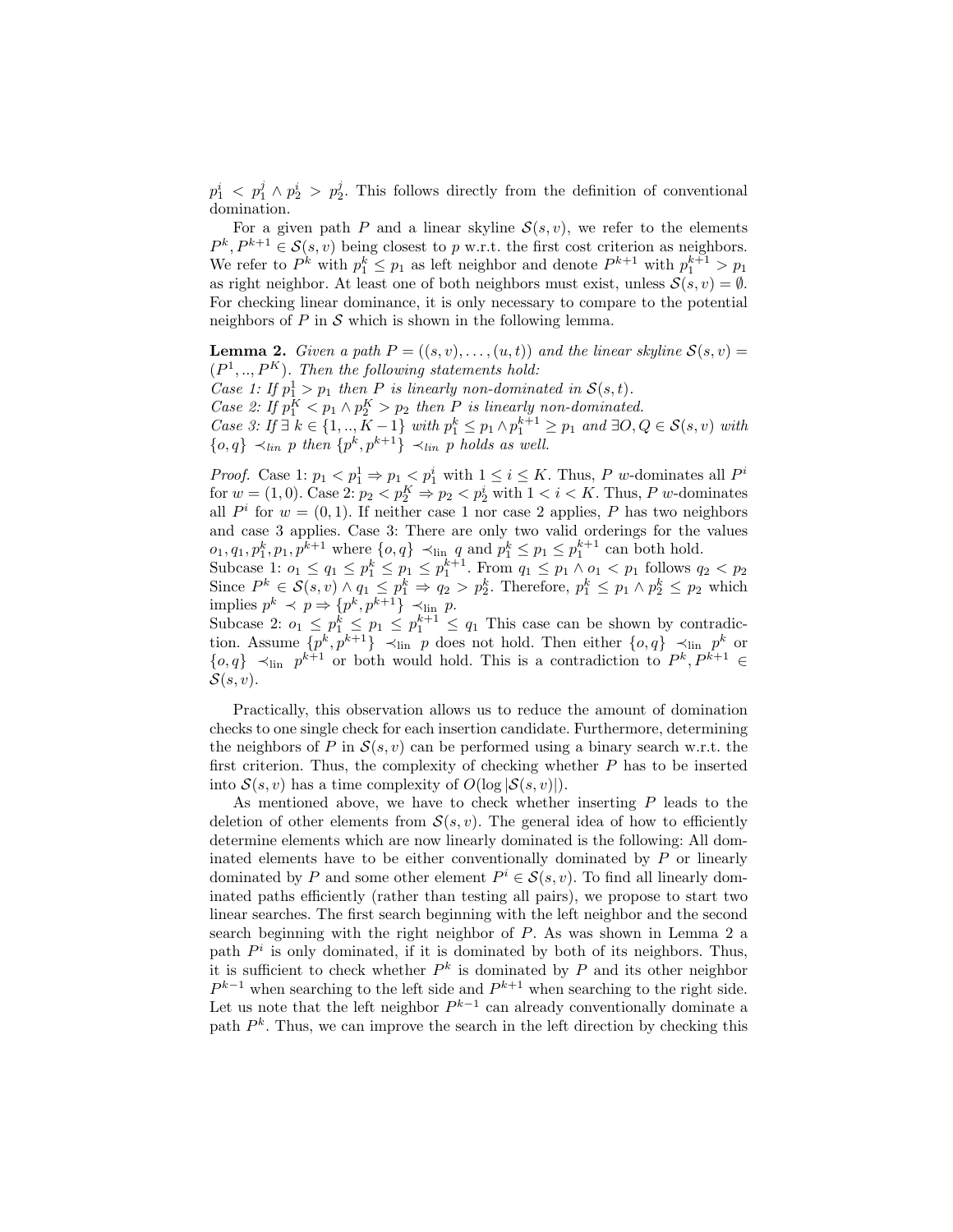simpler property before testing for linear dominance. If  $P<sup>k</sup>$  indeed is dominated, there might be more dominated objects in the same search direction and we would have to repeat the domination check with the new neighbor. On the other hand, if  $P^k$  is not linearly dominated, we can stop the search in this direction. Formally, this is formulated in the following lemma:

**Lemma 3.** Given a linear skyline  $S(s, v) = (P^1, ..., P^K)$  being ordered w.r.t. the first cost criterion and a new non-dominated Path P. For any  $P^k \in \mathcal{S}(s, v)$  with  $p_1^k < p_1$  it holds that if  $\{p, p^{k-1}\} \prec_{lin} p^k$  does not hold then  $\nexists i \in \{1, ..., k\}$ :  $\{p, p^{i-1}\}\prec_{lin} p^i$ . Correspondingly, for any  $P^k \in \mathcal{S}(s, v)$  with  $p_1^k > p_1$  it holds that if  $\{p, p^{k+1}\} \prec_{lin} p^k$  does not hold, then  $\nexists i \in \{k, ..., K\} : \{p, p^{i+1}\} \prec_{lin} p^i$ .

*Proof.* From Lemma 2 we know that if  $P^k$  is linearly dominated it has to be linearly dominated by its neighbors  $P^{k-1}$  and  $P^{k+1}$ . If neither  $P^{k-1}$  nor  $P^{k+1}$ have been deleted from  $\mathcal{S}(s, v)$ , the new path P cannot be a neighbor of  $P^k$ and since  $P^{k-1}, P^k, P^{k+1}$  were members in the original linear skyline  $\mathcal{S}(s, v)$ ,  $P<sup>k</sup>$  must remain linearly non-dominated.

To conclude, when determining the dominated elements of  $S(s, v)$ , we have to repeatedly check the current neighbors of  $P$ . If a neighbor is not linearly dominated, we can terminate the search in this direction. Updating the linear skyline  $S(s, v)$  has a linear worst case complexity in  $K = |S(s, v)|$  because in the worst case we have to delete any former elements of  $S(s, v)$ . Let us note that the results of the dominance checks are negative in the majority of cases. Typically, we only have to perform the domination test having a logarithmic time complexity.

#### 4.2 Computing Bicriterion Linear Skylines

After describing the efficient management of linear skylines, we will now specify our complete algorithm for computing linear skylines in bicriteria networks. In general, our algorithm starts to construct linearly non-dominated paths beginning with the start node s by successively selecting nodes and expanding all linearly non-dominated paths being discovered so far. Furthermore, we mark paths which have been already expanded to avoid duplicate expansions.

Our method employs two pruning rules to exclude paths which cannot be extended into a linearly non-dominated result path. The first is that a path ending at node v has to be linearly non-dominated in  $\mathcal{S}(s, v)$ . To enforce this rule, we maintain a local linear skyline for each visited node v and delete all paths that are linearly dominated.

The second pruning method is based on the condition whether a path P might be extended into a linearly non-dominated path between  $s$  and  $t$ . In other words, any path  $P = ((s, n_1), .. (n_i, v))$  having a cost vector being already linearly dominated in  $S(s,t)$  does not have to be extended because any extension from v to t would only add costs. Thus, the extension would be dominated in  $S(s,t)$ as well. This pruning method can be considerably improved by adding a lower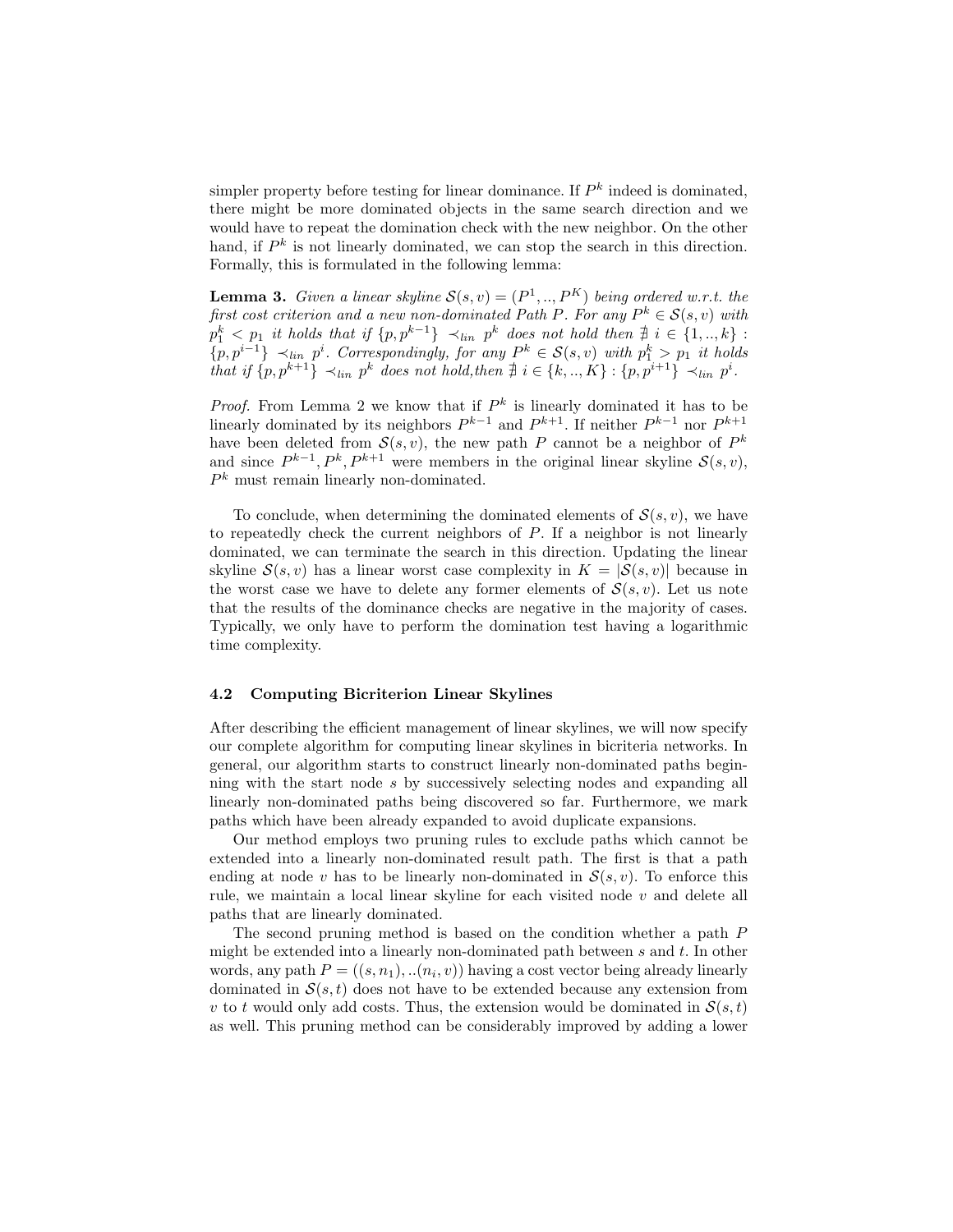#### Algorithm 1 BLRSC

**Require:** start  $s$  and target  $t$ Ensure: Linear Route Skyline between s and t Compute Minimal costs to t using backward Dijkstra search init queue Q of nodes with s while  $\neg Q$ .is Empty do  $n := Q$ .pop for all Path  $P \in \mathcal{S}(s, n)$  do if ¬P.isExtended then if  $(p+n^{min})$  not linearly dominated in  $S(s,t)$  /\*forward estimation\*/ then for all Outgoing Link  $(n,m)$  of Node  $n$  do  $O := \mathrm{extend}(P,(n,m))$ Search  $P^k, P^{k+1}$  for O in  $\mathcal{S}(s,m)$  using binary search  $\mathbf{if} \ \neg (\{p^{k}, p^{k+1}\} \ \prec_{\text{lin}} \ o) \ \mathbf{then}$  $i = k$  // prune dominated elements left of o while  $i > 2 \wedge \{p^{i-1}, o\} \prec_{\text{lin}} p^i$  do Delete  $p^i$  from  $\mathcal{S}(s,m)$  $i = i - 1$ end while  $i = k + 1$  // prune dominated elements right of o while  $i<(|\mathcal{S}(s,m)|-1)\wedge \{o,p^{i+1}\}\prec_{\text{\rm lin}} p^i$  do Delete  $p^i$  in  $\mathcal{S}(s,m)$  $i = i + 1$ end while Q.insertOrUpdate(m) end if end for end if P.setExtended end if end for end while return  $S(s,t)$ 

bound of the cost values for each cost criterion. In [2] a reference point embedding is used to estimate the lower bound costs. This method has two drawbacks. The first is that the quality of the cost approximation strongly depends on the selected reference points. The second drawback is that a reference point embedding requires offline precomputation which limits the usablitiy of this solution under dynamically changing cost values. Recently, [3] proposed to generate optimal forward estimations during query processing by performing two reverse single-source all-target Dijkstra searches from the target  $t$  to the start  $s$ . The method starts by determining the shortest path  $SP^1 = ((s, n_1), ..., (n_i, t)$  with respect to criterion 1 und thus, derives an upper bound w.r.t. criterion 2  $sp_2^1$ . Afterwards, we compute the shortest path to  $SP^2 = ((s, m_1), ..., (m_i, t) \text{ w.r.t.})$ criterion 2 and thus, receive an upper bound for the costs in criterion 1  $sp_1^2$ . Now we continue the search w.r.t. criterion 1 until all nodes having a smaller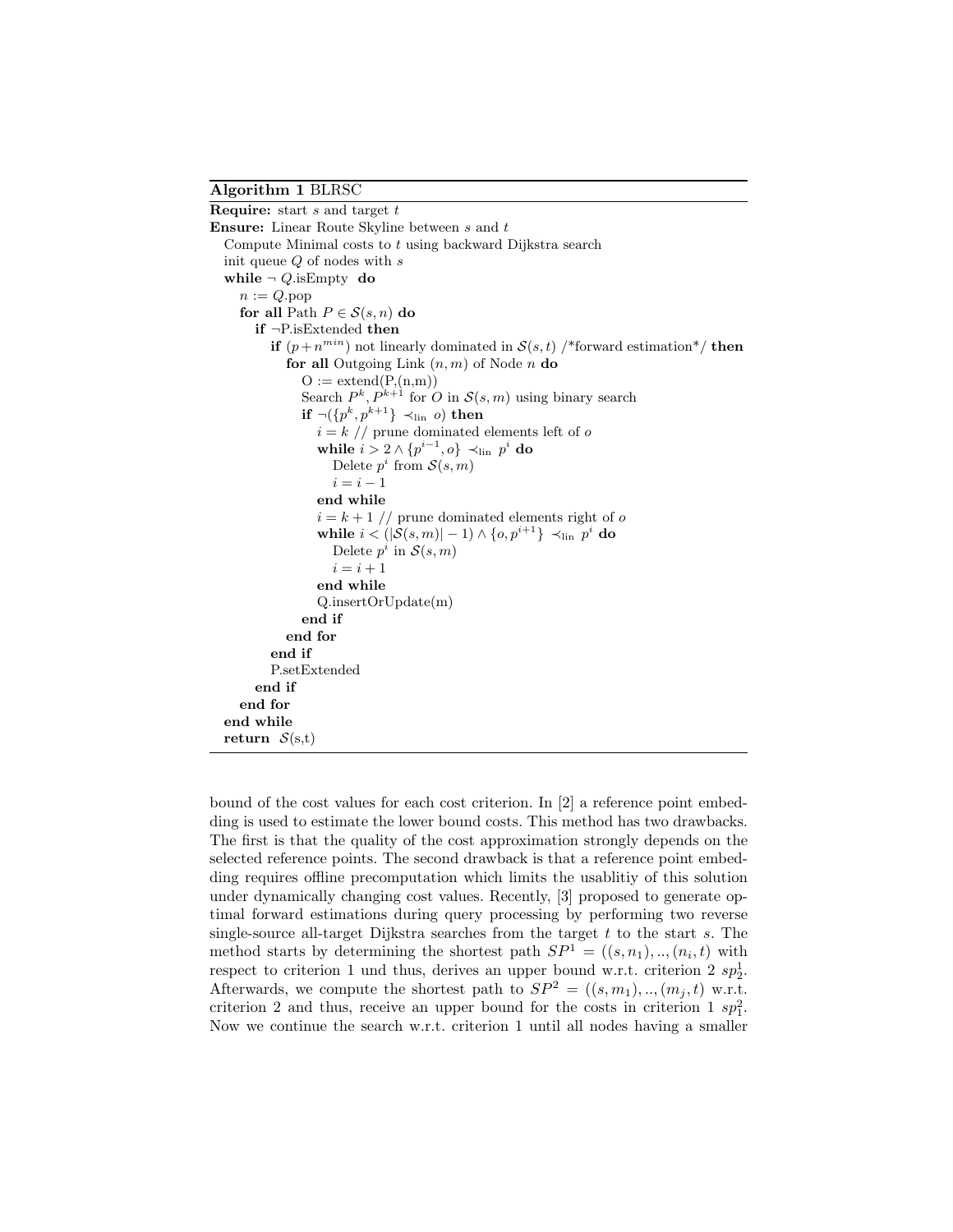cost than  $sp_1^2$  are found. Finally, the search w.r.t. criterion 2 is continued until all nodes having a smaller distance than  $sp_2^1$  are retrieved. This way, each visited node v can be labeled with a cost vector  $(v_1^{min}, v_2^{min})$  representing the costs of the shortest paths between  $v$  and  $t$ . Though this precomputation step seems to be rather expensive, it offers a tight lower bound for any intermediate node which extremely increases the pruning power of the global pruning criterion testing forward estimations against already retrieved paths. Since the step constructing all linearly non-dominated paths is multiple times more expensive than the backsearch determining the lower bound costs, using this step still yields a dramatic runtime improvement.

Algorithm 1 describes our method in pseudocode. In the first step, we perform the precomputation step by performing the reverse single-source all-target Dijkstra searches starting with the target node t. In the next step, the forward traversal is started. We maintain a priority queue of nodes being ordered w.r.t. the first attribute in ascending order. The queue is initialized by adding the start node s. For each visited node v, we store a linear skyline which is managed as an ordered list. The priority of a node always corresponds to the smallest cost value of any linearly non-dominated path which has not been extended yet. Already extended paths are kept in the skyline to use them to dominate other paths, but are marked to prevent multiple extensions. In the main loop the algorithm pops the top node v. For each unprocessed path  $P \in \mathcal{S}(s, v, \mathcal{C})$ , we check linear dominance in the current result skyline  $S(s, t)$  by adding the lower bound costs from v to t to the cost vector p. If p is dominated, it is flagged as already extended. If the forward estimation of  $p$  is not linearly dominated yet, the path is extended with all outgoing edges of node v. Each new path  $\hat{P}$  ending at node n is checked for linear dominance in the current skyline  $\mathcal{S}(s,n)$ . If P has to be inserted into  $S(s, n)$ , all linearly dominated results are removed from  $S(s, n)$  by successively searching the left and the right neighbors until a linearly non-dominated path is found in each direction. Furthermore, the node  $n$  is either inserted into the priority queue or its position in the queue is checked for a potential improvement. The algorithm terminates, if the queue is empty meaning that there is no path left which can be potentially extended into a result path.

# 5 Evaluation

All experiments are performed on a dedicated machine with an 3.0 Ghz Intel Xeon 5160 processor and 32 GB RAM. The algorithms were implemented in Java 1.7 and do not make use of multiple cores. Each task is consecutively solved by all compared algorithms and the execution order is randomized for each task. If an algorithm is not able to solve a task in less than 60 seconds the computation is aborted and it is counted as a timeout. Three separate runs of all tasks are performed and the average of these three runs is used. This experimental setup is intended to ensure similar evaluation conditions, eliminate possible evaluation order effects and smooth out runtime discrepancies.

There are four different graphs on which routing tasks are performed: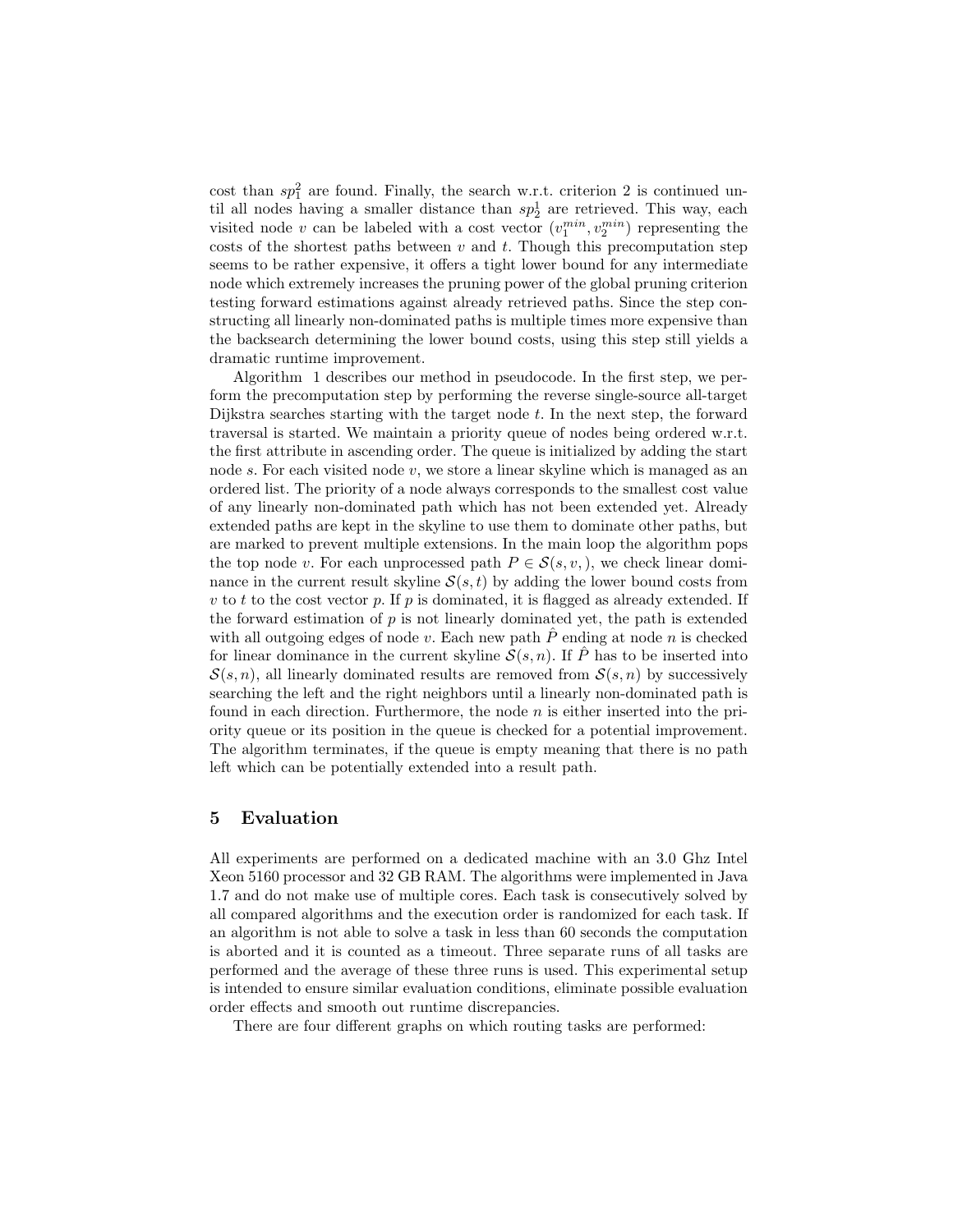Table 1. Overview of absolute runtime averages. In case of timeouts (>60s) the rounded number of timeouts is denoted next to the † symbol.

| cost criteria | time & distance                          |                                                   | time & crossings |                                             | rand. $_1$ & rand. $_2$ |                                             |
|---------------|------------------------------------------|---------------------------------------------------|------------------|---------------------------------------------|-------------------------|---------------------------------------------|
| graph         | $G_{\text{munich}}$ $G_{\text{bavaria}}$ |                                                   |                  | $G_{\text{munich}}$ $G_{\text{bavaria}}$    |                         | $G_{250\times250}$ $G_{50\times50\times50}$ |
| $\#$ of tasks | 2450                                     | 90                                                | 2450             | 90.                                         |                         |                                             |
| <b>BLRSC</b>  | 0.2s                                     | 4s                                                | 0.36s            | 4.83s                                       | 17s                     | 22.49s                                      |
| Multi- $A^*$  | 0.21s                                    | 5.13s                                             | 0.37s            | $>8.47s$ <sup>†3</sup>                      | 30.4s                   | $>55.4s$ <sup>†4</sup>                      |
| ARSC          | 0.25s                                    | $>$ 21.06s <sup>†18</sup>                         | 0.4s             | $>11.12s$ <sup>†6</sup>                     | $>60s$ <sup>†4</sup>    | $>60s$ <sup>†8</sup>                        |
| Multi- $BD$   | 0.61s                                    | $>33.05s$ <sup><math>\dagger</math>32</sup> 0.41s |                  | $>17.54s$ <sup><math>\dagger</math>13</sup> | 30.85s                  | 41.3s                                       |

- 1. Gmunich is a OpenStreet Map (OSM) road network of the area around Munich which covers  $6\,992\ \mathrm{km^2}$  including the neighboring city Augsburg and consists of 782 030 nodes and 1 595 261 edges. The 2450 routing tasks on this graph are between 50 city districts and municipalities in and around Munich.
- 2.  $G<sub>bavaria</sub>$  is a OSM road network of Bavaria which covers 70 549 km<sup>2</sup> and consists of 4 044 556 nodes and 8 298 017 edges. The 90 routing tasks on this graph are between 10 major Bavarian cities.
- 3.  $G_{250\times250}$  is a 2d grid network with 62500 nodes and 249000 edges. The 4 routing tasks on this graph are between opposite corners of the grid.
- 4.  $G_{50\times50\times50}$  is a 3d grid network with 125 000 nodes and 735 000 links. The 8 routing tasks on this graph are between opposite corners of the lattice.

On  $G_{\text{munich}}$  and  $G_{\text{bavaria}}$ , the criteria time & distance and time & crossings are used for the routing tasks. On  $G_{250\times250}$  and  $G_{50\times50\times50}$ , the criteria rand.<sub>1</sub> & rand.<sub>2</sub> are used which have independent pseudorandom cost values.

We compare our new method BLRSC to three other algorithms: The first is ARSC [2] to a have a comparision partner for computing conventional route skylines. We modified ARSC by using the same precomputation step proposed in [3] to achieve a better comparability to BLRSC. Multi- $BD$  represents the stateof-the-art for computing supported solutions as proposed in [17]. For Multi-BD, the single objective shortest paths are computed using Bidirectional Dijkstra. However, the lower bounds in [3] can be used in combination with the approach from [17] as well which allows us to employ A<sup>∗</sup> -search instead of Bidirectional Dijkstra. We will refer to this algorithm as Multi- $A^*$  and compare to this appraoch to evaluate how much of the performance gain is caused by the optimal lower bounds.

As can be seen in Table 1 the proposed algorithm BLRSC has the lowest runtime average in all experimental conditions, and it is the only algorithm in the experiments which solves all tasks in less than 60 seconds. As can be seen in Figure 3 this is the case throughout different task difficulties which is assessed through the number of hops between end points. The only exception can be seen in Figure 4(a), where Multi- $BD$  is faster than BLRSC for less than 300 hops. BLRSC is also clearly faster for grid networks as can be seen in Figure 4. BLRSC is on average significantly faster than the previous approach Multi-BD. As can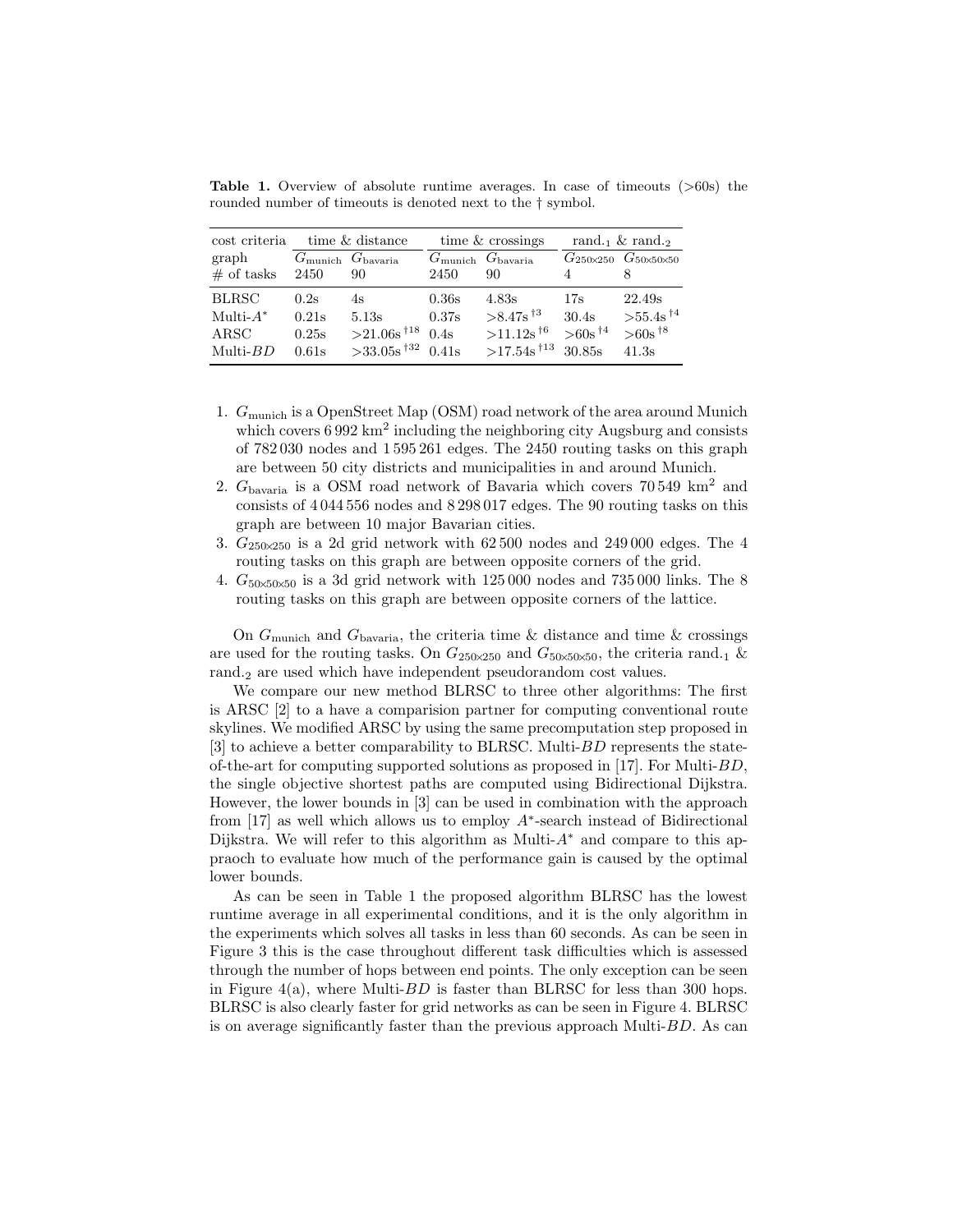Table 2. Overview of runtime averages relative to runtime averages of our main contribution BLRSC. In case of timeouts  $(>\,60s)$  the rounded number of timeouts is denoted next to the † symbol.

|                       |              |                                                | cost criteria time & distance time & crossings rand. $\frac{1}{2}$ k rand. |                                                |          |                                             |
|-----------------------|--------------|------------------------------------------------|----------------------------------------------------------------------------|------------------------------------------------|----------|---------------------------------------------|
| graph                 |              | $G_{\text{munich}}$ $G_{\text{bavaria}}$       |                                                                            | $G_{\text{munich}}$ $G_{\text{bavaria}}$       |          | $G_{250\times250}$ $G_{50\times50\times50}$ |
| $\#$ of tasks         | 2450 90      |                                                | 2450                                                                       | 90 -                                           |          |                                             |
| BLRSC                 | $\mathbf{1}$ |                                                | $\sim$ 1                                                                   |                                                | $\sim$ 1 |                                             |
| Multi- $A^*$          | 1.05         | 1.28                                           | 1.02                                                                       | $>1.75^{+3}$ 1.78                              |          | $>2.46^{+4}$                                |
| $\operatorname{ARSC}$ | 1.22         | $>5.25$ <sup><math>\dagger</math>18</sup> 1.09 |                                                                            | $>2.29^{6}$ $>3.52^{4}$ $>2.66^{48}$           |          |                                             |
| Multi- $BD$           | 2.98         | $>8.24$ <sup>+32</sup> 1.12                    |                                                                            | $>3.62$ <sup><math>\dagger</math>13</sup> 1.81 |          | 1.83                                        |



Fig. 3. Values on the x-axis are numbers of hops between end points and values on the y-axis are average runtimes in seconds.

be seen in Table 2, on  $G_{\text{munich}}$  with criteria time  $\&$  distance it is about three times faster and on  $G<sub>bavaria</sub>$  more than eight times faster, and on  $G<sub>bavaria</sub>$  with criteria time & crossings it is more than three times faster.

ARSC performs very poorly on  $G_{250\times250}$  and  $G_{50\times50\times50}$ , where it cannot solve a single task in less than 60 seconds which is also the worst performance out of all tested algorithms. ARSC is also more than five times slower for than BLRSC on  $G_{\text{bavaria}}$  with time & distance. Multi- $A^*$  also performs poorly on  $G_{250\times250}$  and  $G_{50\times50\times50}$ , where it is even slower than Multi-BD and much slower than BLRSC. It is also at least about twice as slow on  $G<sub>bavaria</sub>$  using time & crossings than BLRSC. The experiments therefore show that BLRSC clearly outperforms all other tested approaches and that its performance gain is not only caused by the use the forward estimation. In other words, making use of the forward estimation with ARSC or using multiple  $A^*$  searches performs worse than BLRSC.

### 6 Conclusions

In this paper, we introduced linear skyline queries as a new query type in bicriteria network data. After discussing related work in different research communities,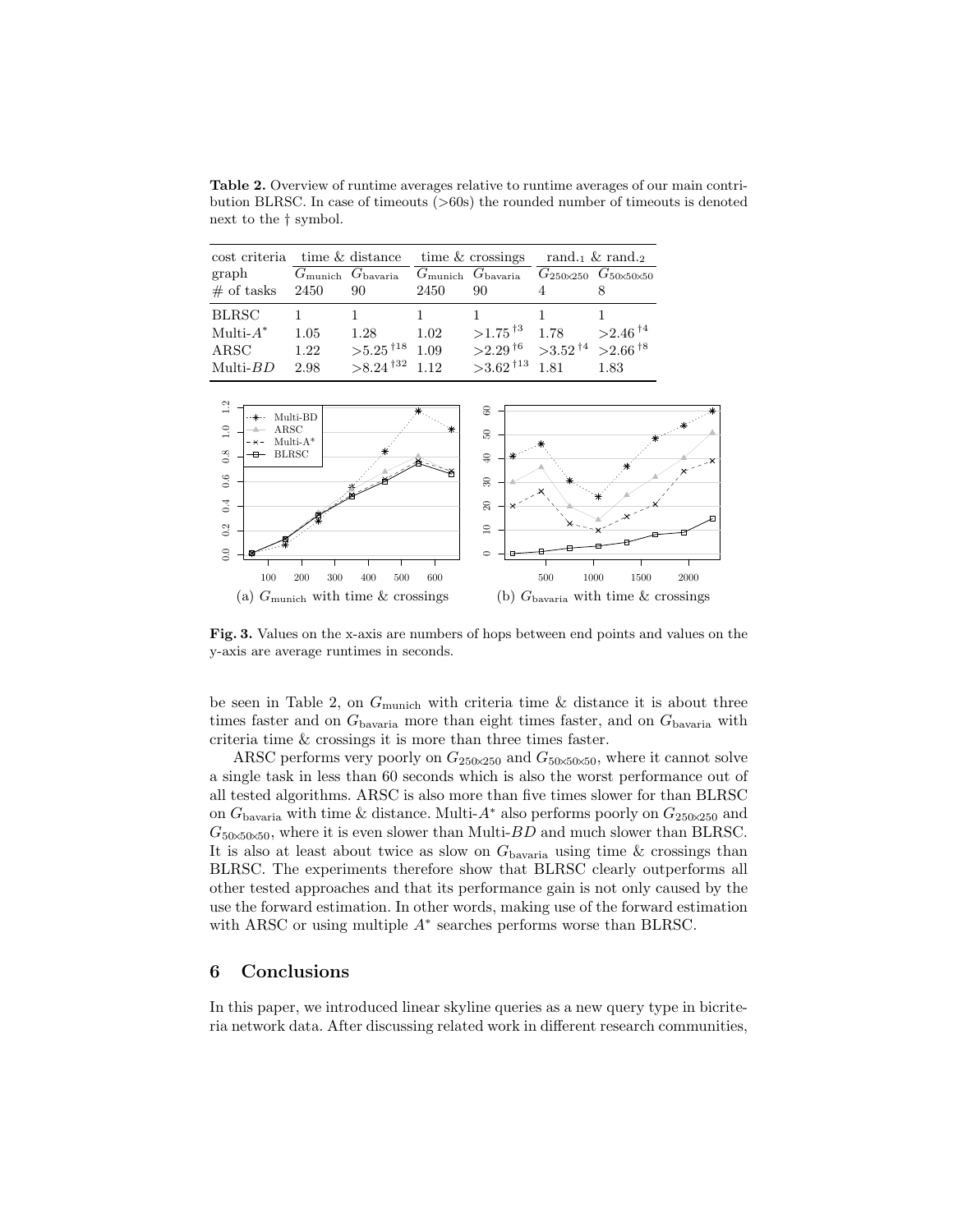

Fig. 4. Values on the x-axis are ids of the tasks and values on the y-axis are runtimes of three runs in seconds. If the value is 60s, it's a timeout and took longer than 60s.

we proposed a new algorithm which is based on efficient techniques for managing and updating linear skylines. Our new algorithm performs two steps. In a first precomputation step, we perform two network traversals to determine lower bounds for both cost criteria and all nodes being potentially visited during the search. In the next step, we use these lower bounds to perform a third graph traversal determining the linear skylines for all visited nodes until the linear skyline of the target is complete. In our experimental evaluation, we compare our new algorithm to the state-of-the-art algorithm for computing supported solutions which is the same task from a technical point of view. It can be observed that our new approach outperforms the compared methods, even though the compared methods were optimized by more efficient search techniques.

For future work, we would like to develop new efficient methods for determining linear path skylines in general multicriteria datasets. Furthermore, we would like to investigate linear path skyline computation under time-dependency, i.e. at least one cost criterion depends on the time an edge is visited.

# References

- 1. Borzsonyi, S., Kossmann, D., Stocker, K.: The skyline operator. In: Proceedings of the 17th International Conference on Data Engineering (ICDE), Heidelberg, Germany. (2001)
- 2. Kriegel, H.P., Renz, M., Schubert, M.: Route skyline queries: a multi-preference path planning approach. In: Proceedings of the 26th International Conference on Data Engineering (ICDE), Long Beach, CA. (2010) 261–272
- 3. Machuca, E., Mandow, L.: Multiobjective route planning with precalculated heuristics. In: Proc. of the 15th Portuguese Conference on Artificial Intelligence (EPIA 2011). (2011) 98–107
- 4. Tan, K.L., Eng, P.K., Ooi, B.C.: Efficient progressive skyline computation. In: Proceedings of the 27th International Conference on Very Large Data Bases (VLDB), Roma, Italy. (2001)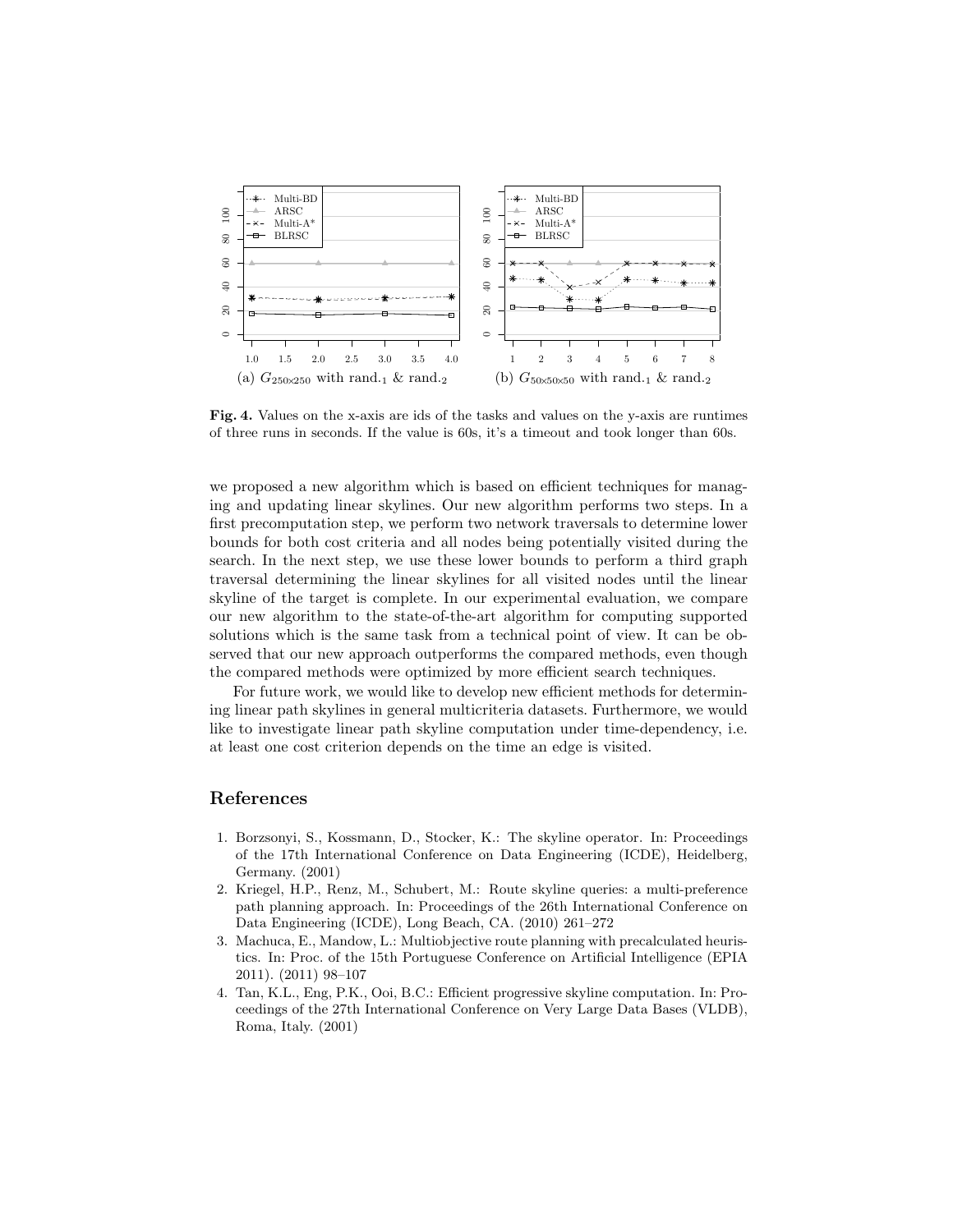- 5. Kossmann, D., Ramsak, F., Rost, S.: Shooting stars in the sky: an online algorithm for skyline queries. In: Proceedings of the 28th International Conference on Very Large Data Bases (VLDB), Hong Kong, China. (2002)
- 6. Papadias, D., Tao, Y., Fu, G., Seeger, B.: An optimal and progressive algorithm for skyline queries. In: Proceedings of the ACM International Conference on Management of Data (SIGMOD), San Diego, CA. (2003)
- 7. Chan, C.Y., Jagadish, H.V., Tan, K.L., Tung, A.K.H., Zhang, Z.: On high dimensional skylines. In: Proceedings of the 10th International Conference on Extending Database Technology (EDBT), Munich, Germany. (2006)
- 8. Zhang, Z., Guo, X., H.L., Tung, A.K.H., Wang, N.: Discovering strong skyline points in high dimensional spaces. In: CIKM '05: Proceedings of the 14th ACM international conference on Information and knowledge management, Bremen, Germany. (2005)
- 9. LIN, X., Yuan, Y., Zhang, Q., Zhang, Y.: Selecting stars: the k most representitive skyline operator. In: Proceedings of the 23th International Conference on Data Engineering (ICDE), Istanbul, Turkey. (2007)
- 10. Pei, J., Jin, W., Ester, M., Tao, Y.: Catching the best views of skyline: a semantic approach based on decisive subspaces. In: VLDB '05: Proceedings of the 31st international conference on Very large data bases,Trondheim, Norway. (2005)
- 11. Pei, J., Jiang, B., Lin, X., Yuan, Y.: Probabilistic skylines on uncertain data. In: VLDB '07: Proceedings of the 33rd international conference on Very large data bases, Vienna, Austria. (2007)
- 12. Deng, K., Zhou, Y., Shen, H.T.: Multi-source query processing in road networks. In: Proceedings of the 23th International Conference on Data Engineering (ICDE), Istanbul, Turkey. (2007)
- 13. Huang, X., Jensen, C.S.: In-route skyline querying for location-based services. In: In Proc. of the Int. Workshop on Web and Wireless Geographical Information Systems (W2GIS), Goyang, Korea. (2004) 120–135
- 14. Jang, S.M., Yoo, J.S.: Processing continuous skyline queries in road networks. In: International Symposium onComputer Science and its Applications (CSA2008). (2008)
- 15. Ehrgott, M.: Multicriteria optimization. Springer (2005)
- 16. Hansen, P.: Bicriterion path problems. In: Multiple criteria decision making theory and application. Springer (1980) 109–127
- 17. Raith, A., Ehrgott, M.: A comparison of solution strategies for biobjective shortest path problems. Computers & Operations Research  $36(4)$  (2009) 1299–1331
- 18. Brumbaugh-Smith, J., Shier, D.: An empirical investigation of some bicriterion shortest path algorithms. European Journal of Operational Research 43(2) (1989) 216–224
- 19. Guerriero, F., Musmanno, R.: Label correcting methods to solve multicriteria shortest path problems. Journal of Optimization Theory and Applications 111(3) (2001) 589–613
- 20. Matthew Carlyle, W., Kevin Wood, R.: Near-shortest and k-shortest simple paths. Networks 46(2) (2005) 98–109
- 21. Mote, J., Murthy, I., Olson, D.L.: A parametric approach to solving bicriterion shortest path problems. European Journal of Operational Research 53(1) (1991) 81–92
- 22. Delling, D., Sanders, P., Schultes, D., Wagner, D.: Engineering route planning algorithms. In: Algorithmics of Large and Complex Networks. (2009) 117–139
- 23. Dijkstra, E.W.: A note on two problems in connection with graphs. Numerische Mathematik 1 (1959) 269–271